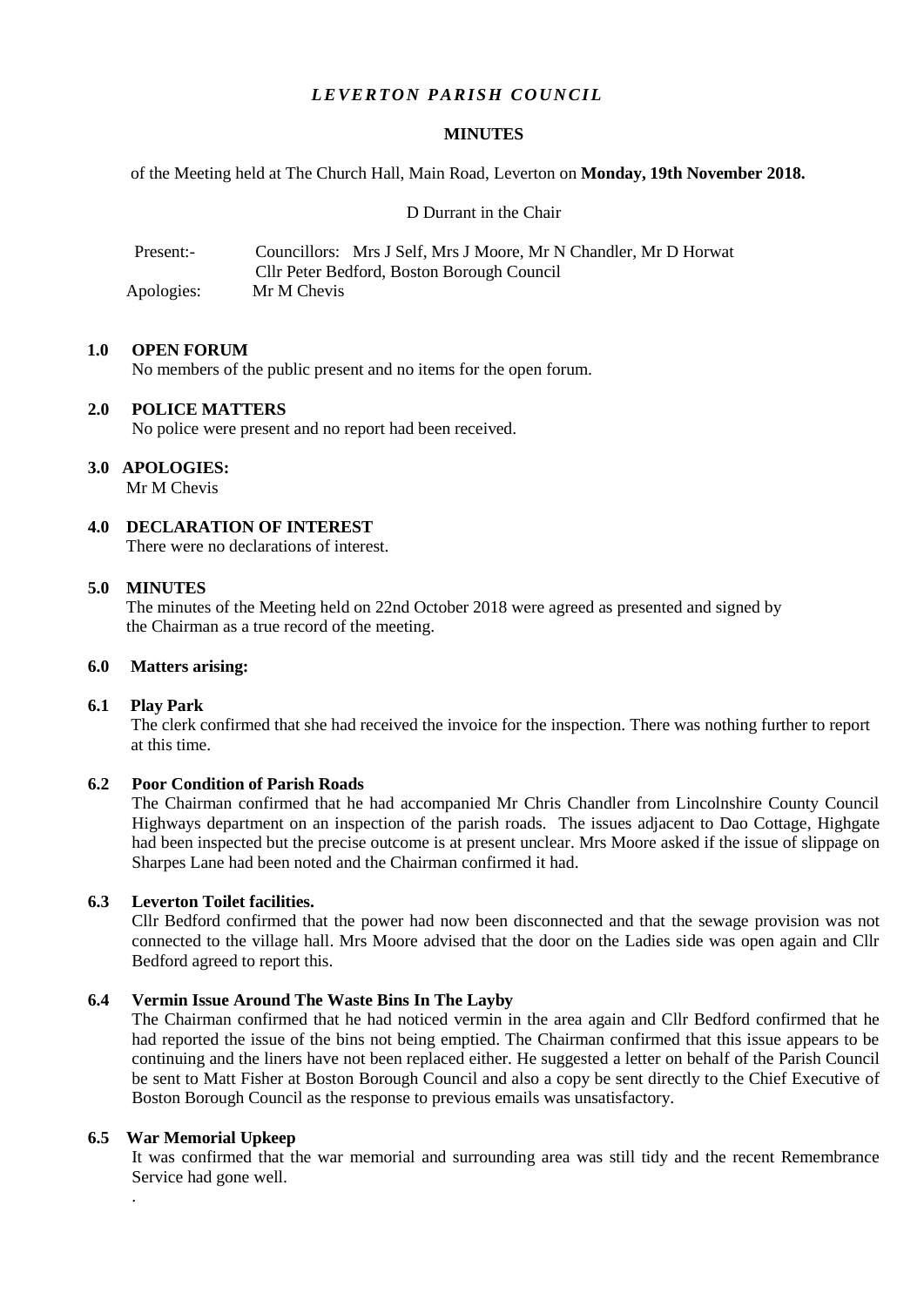### **6.6 Lay-by Benches.**

The repairs to the benches are now underway.

### **6.7 Leverton to Wrangle Sea Bank**

Cllr Bedford confirmed that the onus of responsibility for the public footpath stiles was within Lincolnshire County Council remit and those that were in need of repair had been reported. Cllr Bedford also confirmed that the signage warning walkers etc to keep off the Wrangle to Leverton sea bank should have been erected however Mrs Self confirmed that this was not the case. Cllr Bedford confirmed he would chase this up with Witham Fourth IDB.

# **7.0 NEW DATA PROTECTION LAWS (GDPR)**

All councillors that were given a copy of the Security Compliance Checklist had completed and returned it to the clerk.

# **8.0 PAYMENTS**

The Clerk requested the following payments be approved:

| ICO.                 | (Data Protection Fee)        | £ 40.00 (Cheque)  |  |
|----------------------|------------------------------|-------------------|--|
| Wicksteed            | (Playground Inspection)      | £ 108.00 (Cheque) |  |
| Royal British Legion | (Remembrance Wreath)         | £ 25.00 (Cheque)  |  |
| C A Anderton & HMRC  | (Clerk Salary/Tax deduction) | £ 250.00 (BACS)   |  |

#### **9.0 CORRESPONDENCE**

## **9.1 Lincolnshire CC – Grit Bin Filling/Requests for New Grit Bins**

An email from Lincolnshire County Council confirming they are in the process of undertaking one full-scale grit bin fill for this Winter season. All new requests for new bins to be submitted via the Parish Council and the Winter Service Plan can be accessed at: https://www.lincolnshire.gov.uk/transport-and-roads/strategyand-policy/

9.2 **Parish Council Newsletter –** The October edition was circulated to all councillors in attendance.

# 9.3 **Lincolnshire CC – Consultation on Lincolnshire Admissions Arrangements for September 2020.**

Consultation will be taking place in the Relevant Area, which is the whole of Lincolnshire, for 6 weeks, beginning 5 November 2018.

Relevant documents can be found online at [www.lincolnshire.gov.uk/admissionsconsultation](http://www.lincolnshire.gov.uk/admissionsconsultation) Any comments to be forwarded by email to [admissionspolicy@lincolnshire.gov.uk](mailto:admissionspolicy@lincolnshire.gov.uk) Deadline 17 December 2018

#### 9.4 **Boston Borough Council – Review of Polling Districts and Polling Places**

The Council is undertaking a review of all the Polling Districs and Polling Places commencing on  $5<sup>th</sup>$ November until 26<sup>th</sup> November. Comments or observations on existing arrangements to Lorraine Bush at Boston BC by 23rd November 2018

# **9.5 Lincolnshire CC – Community Emergency Plan updates**

An email from Steve Harris at Lincolnshire CC re: emergency plan update, current contacts and permissions.

# **10.0 ITEMS FOR THE BENEFIT OF THE PARISH**

Mrs Moore confirmed that lamp post opposite the Premier Stores (post number 13) on the main A52 was not working and the clerk confirmed it would be reported to Lincolnshire County Council.

Mrs Moore also stated that as Leverton Parish Council were trustees of the Leverton Leisure Centre the councillors needed to be aware that the building was suffering from signs of subsidence. The insurance company had been informed and a representative would be on site to inspect the damage on 28<sup>th</sup> December 2018 at which point an assessment would be made to confirm if the damage was covered.

Mrs Moore reported that a resident of Lacey's Avenue had suffered a fall on the uneven pathway between the bungalows and the houses and had sustained some injuries to her face. The clerk confirmed that she had received an email from a relative of the resident and the footpath had been reported to Lincolnshire County Council for assessment and repair if necessary.